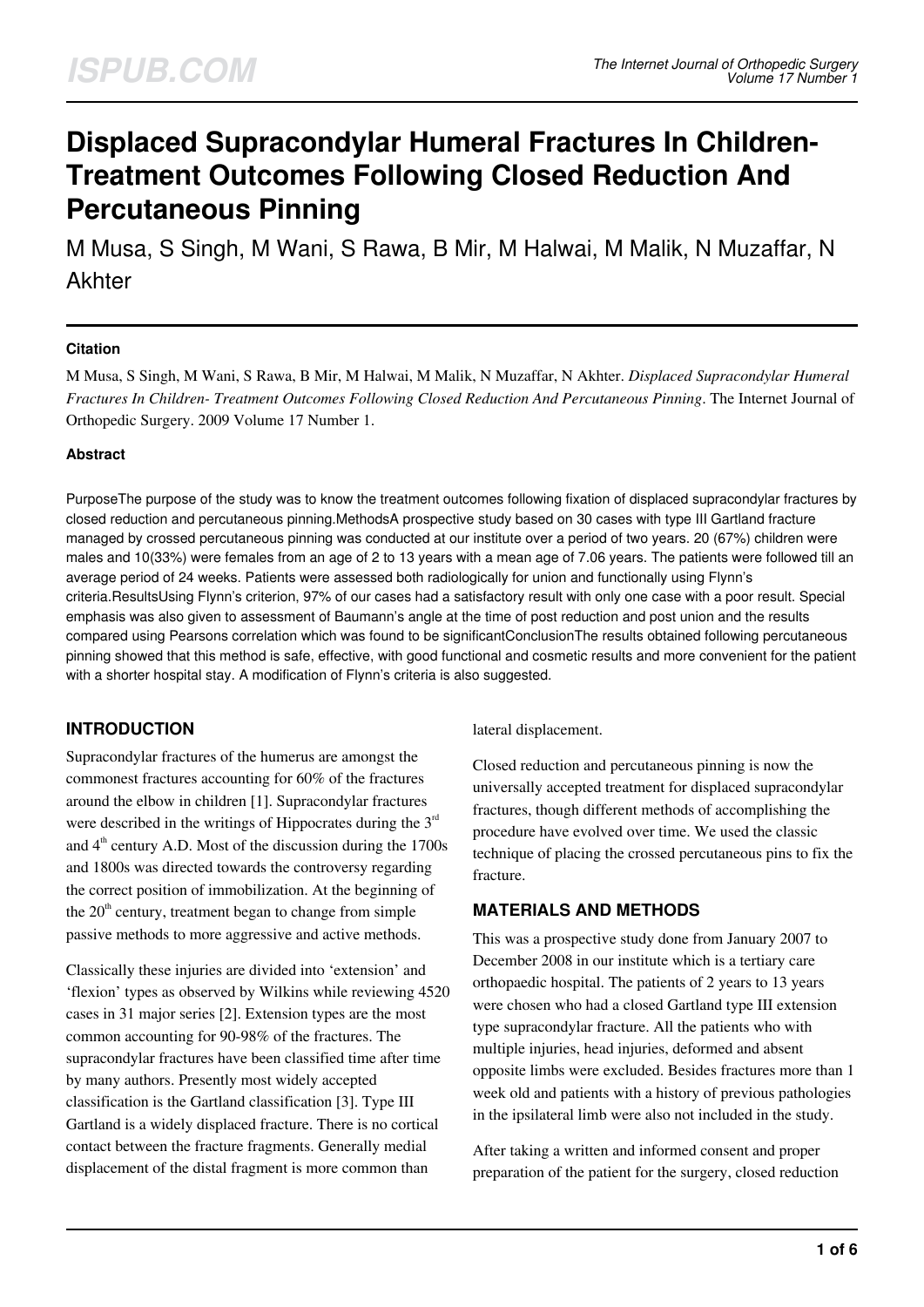was performed under general anaesthesia by applying longitudinal traction. After achieving a satisfactory reduction under image intensifier, the distal fragment was secured to the shaft by two k wires of 1 to 1.25mm diameter placed percutaneously through the medial and lateral epicondyles. The ulnar nerve was protected by milking the swelling and by giving an incision if needed. The extremity was externally rotated for the posteromedially displaced fractures and pin was passed through the medial epicondyle first followed by internal rotation and placement of lateral pin. We tried to keep pin placement at an angle of 40 degrees superiorly and 10 degrees posteriorly and the pins crossed each other 2 to 2.5cm above the fracture. The elbow was gently extended and compared to the contralateral elbow on the image intensifier. If the radiographic appearance, carrying angle (Bauman's angle), angle of inclination (Humero capitellar) and pin placement were satisfactory (in most of our cases we accepted reduction within 5 degrees of the normal limb), the pins were bent and cut off outside the skin for easy removal on outpatient basis. If the circulation was doubtful, the elbow was extended to a position where the circulation was maximum. The elbow was generously padded and posterior plaster splint applied to allow palpation of radial pulse. The patients were monitored for 48 hours in terms of distal neurovascular status.

A total of 30 patients (TABLE I- Master chart) were taken with type III Gartland extension type supracondylar fracture for the closed reduction and percutaneous pinning as mentioned above. 20 (67%) children were males and 10(33%) were females. The non dominant side was involved in 18 cases (60%) and in 12 cases (40%) right side was involved. The age distribution of the patients is shown in table II. Maximum number of patients was in the age group of 6 to 9 years (60%). Mean age of the patients was 7.06 years. The mechanism of injury in 20 cases (66.7 %) was because of fall while playing, in 7 cases (23.3%) trauma was caused because of fall from height and in 3 cases (10%) it was because of road traffic accidents. Regarding fracture displacement, 22 cases (73%) had posteromedial displacement and 8 cases (27%) had posterolateral displacement.

In our series of 30 cases, 3 patients had an associated neurological involvement out of which two had median nerve involvement (posterolateral displacement) and one patient had radial nerve involvement (posteromedial displacement). All these patients recovered within a time period of two to three months. Out of thirty cases only 5 patients had an absence of pre reduction radial pulse. All the cases including these 5 cases had a good capillary refill with normal skin color and temperature. Majority of cases were intervened between 1 to 3 days of trauma and most of our cases took an average time of 30 to 40 minutes to operate. Average hospital stay was 4.5 days in the majority of cases. Follow up was done at  $1<sup>st</sup>$ ,  $3<sup>rd</sup>$ ,  $6<sup>th</sup>$ ,  $12<sup>th</sup>$  and  $24<sup>th</sup>$  weeks. During these visits assessment of carrying angle and range of motion were made and recorded. Final assessment was made as per the Flynn's criteria (table III). The overall rating in those patients who had changes both in carrying angle and in function was made on the basis of the greater clinical loss, that is, a good functional rating and a fair cosmetic rating resulted in a fair rating. Any patient with reversal of the clinical carrying angle was considered to have a poor result.

# **RESULTS**

Earliest evidence of union with periosteal new bone formation in both anteroposterior and lateral views was seen in 26 cases (87%) as early as 3 weeks (figure 1 and 2), while the remaining 4 cases (13%) showed evidence of periosteal new bone formation at 4 weeks. All the thirty cases under our observation had a complete radiological union by the end of six weeks.

Bauman's angle was compared at immediate post reduction and post union and it was found that 25 cases (83%) had a change in their Bauman's angle of 0 to 2 degrees, 3 cases (10%) had a change of 3 to 4 degrees in the angles and two cases (07%) had  $\geq$  5 degrees change in the Bauman's angle at union. By applying pearson correlation , the statistical correlation of radiological measurement of Bauman's angle measured at immediate post reduction and at union showed significant relationship (p=0.01) indicating maintenance of reduction achieved at surgery. Similarly we observed that 27 cases (91%) had 0-5 degrees change in their clinical carrying angles, I case had 6-10 degrees change, another 2 showed a change of 11 to 15 degrees and 1 case had more than 15 degrees change in the clinical carrying angle.

Range of motion in the fractured elbow was compared with the contralateral side. It was observed that range of motion progressively improved over a period of time from a restricted range of motion of 20 degrees to 35 degrees at 6 weeks in majority of patients to full range of motion in 11 patients, 5 degrees restricted motion in 8 cases, 10 degrees in 3, 15 degrees in 2 cases and 20 degrees of restriction in one case at 24 weeks when final assessment was done.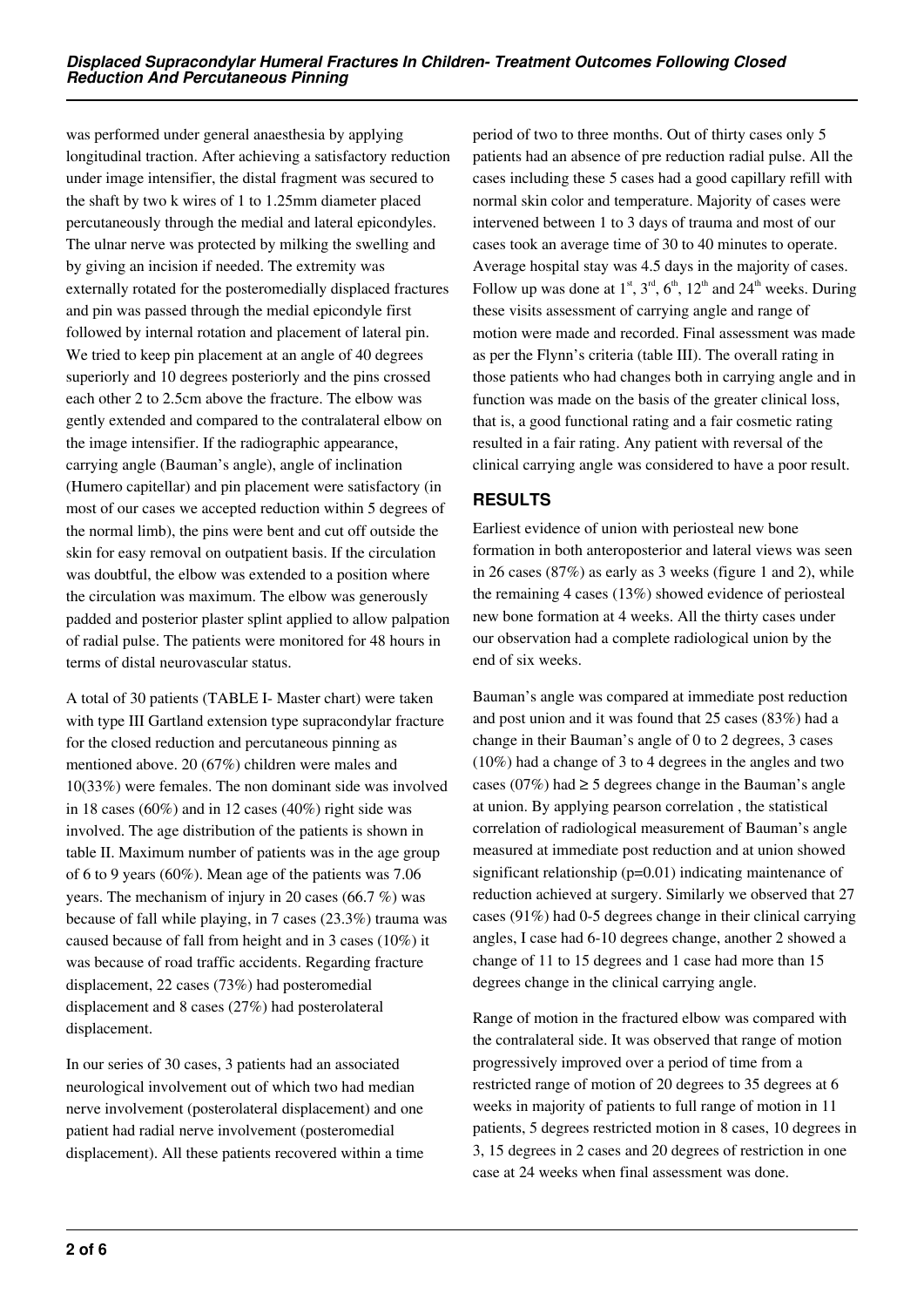In our study, 6 patients had restriction of motion in a range of ≥10 degrees, 4 patients had pin track infection which resolved by giving antibiotics and premature removal of pins at 2 weeks in two cases, 3 patients had post pin insertion ulnar nerve palsy which showed complete recovery by 4 months, 1 patients had cubitus varus deformity and 1 patient had cubitus rectus deformity. Though all cases had their carrying angle altered, the change was negligible in most of the case. The case with cubitus varus deformity had only 6 degrees valgus angle on the normal sides making them susceptible to this deformity. The case with cubitus rectus deformity, we had removed the pins earlier due to severe pin tract infection and we may correlate this deformity to his premature pin removal with loss of reduction in healing period. Final results according to Flynn's criteria are shown in table IV. Majority of our cases had an excellent result and only one patient had a poor result (figure3).

# **Figure 1**

Figure 1- Pre op Photograph



# **Figure 2**

Figure 2- Post op Photo graph



**Figure 3** Figure 3- At the time of union



**Figure 4** MASTERCHART (TABLE-I)

| Сала<br>age<br>No.           |      |      |                |       |                         | Bauman's angle  |                         | Carrying<br>angle |                |     | Range of motion |                         |      |                |                         |                               |         |
|------------------------------|------|------|----------------|-------|-------------------------|-----------------|-------------------------|-------------------|----------------|-----|-----------------|-------------------------|------|----------------|-------------------------|-------------------------------|---------|
|                              | 58.6 | tide | Disal.         | Neuro | R.A.                    | R.A             | R.A.                    | CA                | CA             | FLX | FLX             | EXT                     | EXT  | Hospit.        | Anset                   | Complications                 | Requits |
|                              |      |      |                |       | (M)                     | (P,R)           | (0.11)                  | (IV)              | [1,1]          | (N) | 0 <sub>0</sub>  | (N)                     | Onti | Stay           | Time                    |                               |         |
| 10                           | M    | t.   | PL.            |       | 15                      | 36              | 15                      | 30                | ı              | 148 | 135             | 10                      | 12   | 2 Days         | 30 min                  |                               | F       |
| 6<br>ı                       | M    | t.   | PM             |       | ٠                       | ۵               | 10                      | 4                 | đ.             | 145 | 145             | ٠                       | ۵    | 1              | 30                      | PTI                           | ε       |
| $\overline{z}$<br>3          | r    | ĸ    | <b>DM</b>      |       | 13                      | 14              | 13                      | 13                | ,              | 135 | 135             | <b>T</b>                | T    | 3              | 25                      | U.N.Palsy                     | ŧ       |
| 9<br>٠                       | M    | k    | PL.            |       | 12                      | 17              | 17                      | 6                 | 7              | 148 | 140             | 8                       | 8    | 2              | 30                      |                               | Ë       |
| s<br>s                       | E    | R    | PM             | RNP   | z                       | 20              | 30                      | 15                | 13             | 142 | 132             | 7                       | 10   | 1              | $\overline{17}$         | Stiff elbow                   | G       |
| ő<br>B                       | п    | R    | PM             |       | 29                      | 26              | 26                      | 17                | 15             | 145 | $5 - 145$       | $\overline{9}$          | -5   | ٠              | 30                      | Stiff elbow                   | ٠       |
| 5                            | p    | L    | PM             |       | 19                      | 15              | 19                      | 11                | 11             | 148 | 140             | 10                      | 10   | ż              | 36                      |                               | E       |
| 11<br>٠                      | M    | ٠    | PM             |       | 24                      | 25              | 36                      | 16                | 17             | 143 | $5 - 141$       | 6                       | 6    | ö              | 35                      | PTI                           | F       |
| 7<br>s                       | M    | L    | PM             |       | 20                      | 15              | 15                      | 13                | 11             | 145 | 138             | 10                      | 10   | 2              | $\overline{\mathbf{z}}$ |                               | E       |
| 8<br>38                      | M    | R.   | PL.            | MNP   | $\overline{\mathbf{a}}$ | в               | $\overline{\mathbf{a}}$ | s                 | 3              | 141 | 130             | 9                       | 12   | 8              | 50                      | <b>U.N.Palsy</b>              | E       |
| 9<br>11                      | M    | ĸ    | PM             |       | 12                      | y               | 6                       | s                 | $\overline{2}$ | 148 | 130             | $\ast$                  | 10   | š              | 35                      | PTI                           | ε       |
| 12<br>10                     | M    | t.   | PM             |       | 18                      | 17              | 12                      | $\overline{9}$    | 6              | 145 | 158             | $\overline{ }$          | s    | ă              | 30                      |                               | E       |
| 13<br>$\overline{z}$         | Е    | L    | PM             |       | 11                      | 6               | э                       | 6                 | ٥              | 130 | 125             | 6                       | 6    | 5              | 40                      | Cubitus rectus                | G       |
| 8<br>34                      | M    | ٠    | Þ.             |       | 24                      | 25              | 24                      | 15                | 15             | 135 | 135             | 9                       | 9    | 6              | 35                      |                               | ŧ       |
| 15<br>۵                      | F    | k    | PM             |       | 14                      | 12              | 12                      | 10                | ٠              | 148 | 140             | 8                       | 8    | ۵              | 30                      | Stiff Elbow                   | Ë       |
| 56<br>9                      | м    | ۵    | PM             |       | 26                      | 21              | $_{22}$                 | 34                | $\mathbf{r}$   | 140 | 125             | 7                       | 12   | 2              | 30                      | Stiff elbow                   | c       |
| 17<br>$\overline{8}$         | M    | L    | PL.            |       | 15                      | 16              | 18                      | 10                | 12             | 138 | 138             | 10                      | 10   | 5              | 35                      |                               | г       |
| 5<br>18                      | F.   | L    | PM             |       | 15                      | 12              | 12                      | 11                | 10             | 130 | 135             | 8                       | 6    | ۵              | 30                      |                               | E       |
| 6<br>29                      | M    | x    | PM             |       | ż                       | ż               | $\overline{4}$          | 17                | 16             | 144 | 144             | $\overline{Q}$          | ū    | Ř              | \$5                     |                               | F       |
| 28<br>×                      | M    | L    | PL.            |       | 22                      | 23              | 34                      | 12                | 11             | 140 | 130             | n                       | 10   | 5              | 28                      |                               | G       |
| $\overline{\mathbf{z}}$<br>6 | r    | L    | PL.            |       | 12                      | 12              | 12                      | $\overline{r}$    | s              | 135 | 130             | y                       | 9    | 3              | 40                      | <b>Stiff Elbow</b>            | ŧ       |
| 22<br>$\overline{r}$         | м    | ٠    | PM             |       | 26                      | 21              | 19                      | 15                | 12             | 138 | 130             | 6                       | 6    | ۵              | 25                      |                               | ε       |
| 39<br>R                      | M    | ٠    | $\overline{p}$ | MNP   | 12                      | 16              | 7                       | 6                 | 5              | 125 | 127             | Ř                       | ġ    | s              | 40                      |                               | Ŧ       |
| 34<br>6                      | M    | L    | PM             |       | 16                      | 11              | 10                      | 10                | п              | 148 | 138             | 7                       | 7    | 2              | 30                      |                               | t       |
| 9<br>25                      | M    | ι    | <b>DM</b>      |       | 15                      | 10              | ż                       | T                 | s              | 135 | 135             | 9                       | 9    | ۵              | 25                      |                               | ŧ       |
| 36<br>s                      | F    | k    | PM             |       | 28                      | 36              | 36                      | ٠                 | $-16$          | 145 | 125             | 5                       | 12   | 6              | 36                      | Stiff Elbow.<br>Cubitus varus | ø       |
| 27<br>S.                     | F    | t.   | PM             |       | 14                      | 14              | 13                      | 11                | 12             | 148 | 141             | $\overline{\mathbf{g}}$ | ġ    | $\overline{2}$ | 30                      |                               | £       |
| 38<br>$\overline{9}$         | M    | t.   | PM             |       | 16                      | $\overline{12}$ | 12                      | 12                | Ħ              | 348 | 144             | $\overline{\mathbf{x}}$ | 6    | 1              | 36                      | <b>UN PAISY</b>               | c       |
| 25<br>ō                      | M    | L    | PM             |       | 12                      | 11              | 10                      | 6                 | 5              | 130 | 132             | T                       | T    | 3              | 15                      | PTI                           | t       |
| 30<br>z,                     | M    | ι    | <b>DM</b>      |       | 26                      | 24              | 24                      | 13                | 12             | 125 | 130             | 9                       | Ŧ    | ۵              | 30                      |                               | ø       |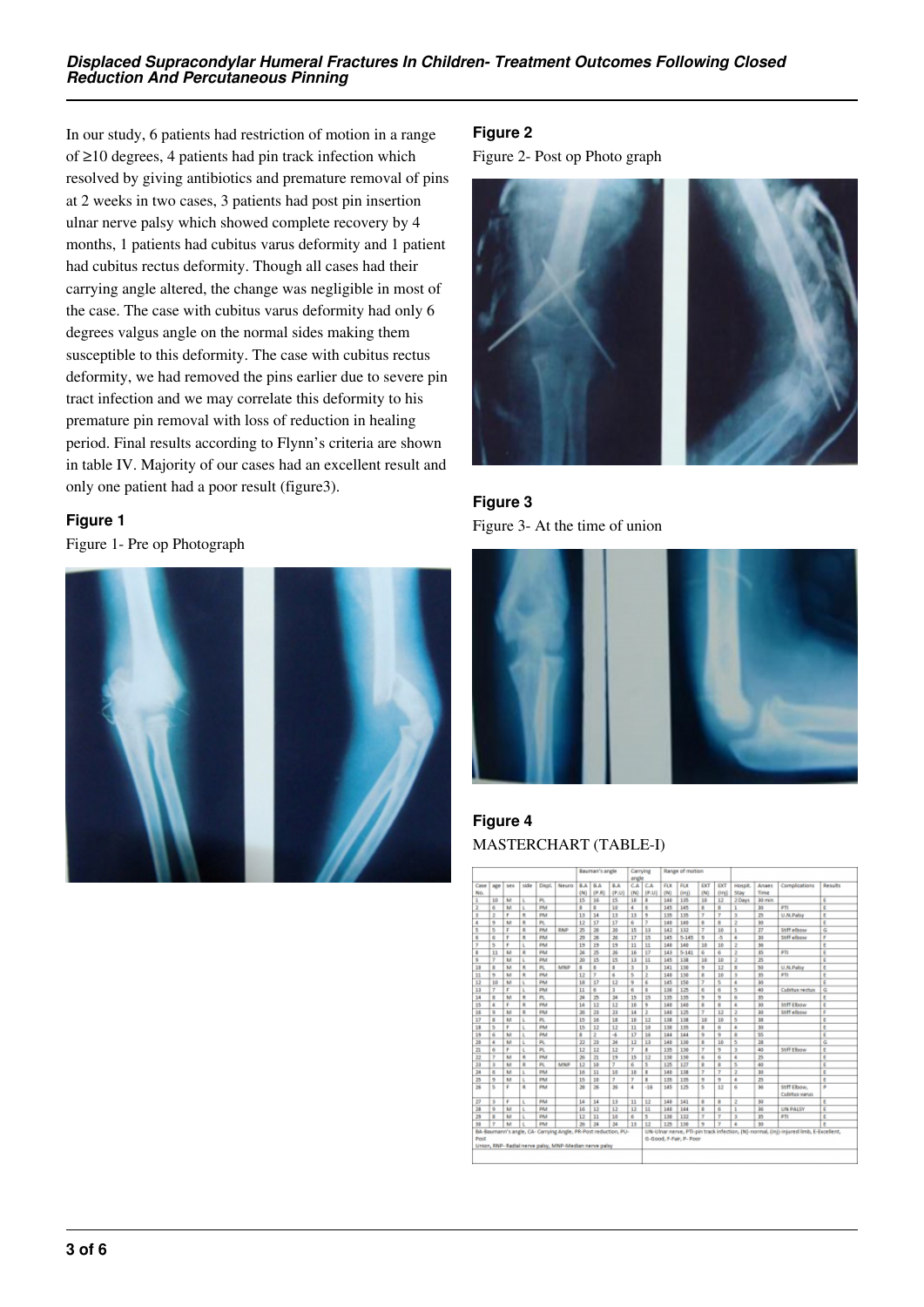# **Figure 5**

Age Distribution of patients Table II

| Serial number | Age group | Number of cases | Percentage |
|---------------|-----------|-----------------|------------|
| 01            | 02-05     | 09              | 30         |
| 02            | 06-09     | 18              | 60         |
| 03            | $10 - 13$ | 03              | 10         |

## **Figure 6**

Flynn's criteria TABLE III

| Result         | Rating           | <b>Cosmetic Factor</b><br>Loss of carrying<br>angle in<br>degrees | <b>Functional Factor</b><br><b>Motion Loss in</b><br><b>Degrees</b> |  |
|----------------|------------------|-------------------------------------------------------------------|---------------------------------------------------------------------|--|
|                | <b>Excellent</b> | $0 - 5$                                                           | $0 - 5$                                                             |  |
| Satisfactory   | Good             | $6 - 10$                                                          | $6 - 10$                                                            |  |
|                | Fair             | $11 - 15$                                                         | 11-15                                                               |  |
| Unsatisfactory | Poor             | >15                                                               | >15                                                                 |  |

## **Figure 7**

Final result according to Flynn Criteria Table IV

| Result         | Rating          | Number of<br>patients | Percentage |
|----------------|-----------------|-----------------------|------------|
|                | Excellent (0-5) | 24                    | 80         |
| Satisfactory   | Good (6-10)     | 03                    | 10         |
|                | Fair (11-15)    | 02                    | 07         |
| Unsatisfactory | Poor $>15$      | 01                    | 03         |

# **Figure 8**

Final results in comparison with other studies Table V

| Study            | J.C.Flynn <sup>4</sup> | A.J.Webb <sup>25</sup> | W.L.                   | Present |
|------------------|------------------------|------------------------|------------------------|---------|
|                  | (1974)                 | (1989)                 | Mehserle <sup>26</sup> | Study   |
|                  |                        |                        | (1991                  |         |
| Number of        | 52                     | 35                     | 33                     | 30      |
| patients         |                        |                        |                        |         |
| <b>Excellent</b> | 42(81%)                | 20(57%)                | 23(70%)                | 24(80%) |
| Good             | 07(13%)                | 08(23%)                | 07(21%)                | 03(10%) |
| Fair             | 02(04%)                | 02(6%)                 | 01(04%)                | 02(07%) |
| Poor             | 01(02%)                | 05(14%)                | 02(06%)                | 01(03%) |

# **Figure 9**

Our modification of Flynn's Criteria Table VI

| Result         | Rating           | Cosmetic<br>Factor<br>(Loss of<br>carrying angle<br>in<br>Degrees) | <b>Functional Factor</b><br>(Motion Loss in<br>Degrees) | <b>Neurological factor</b><br>(post pin insertion<br>nerve palsy, ulnar or<br>radial persisting<br>beyond 6 months) |  |
|----------------|------------------|--------------------------------------------------------------------|---------------------------------------------------------|---------------------------------------------------------------------------------------------------------------------|--|
|                | <b>Excellent</b> | $0 - 5$                                                            | $0 - 5$                                                 |                                                                                                                     |  |
| Satisfactory   | Good             | $6 - 10$                                                           | $6 - 10$                                                | Not present                                                                                                         |  |
|                | Fair             | $11 - 15$                                                          | $11 - 15$                                               |                                                                                                                     |  |
| Unsatisfactory | Poor             | >15                                                                | >15                                                     | Present                                                                                                             |  |

# **DISCUSSION**

Supacondylar fractures are the most common injuries around the elbow and usually occur in the first decade of life [1]. The management of displaced supracondylar fractures of the elbow is one of the most difficult of the many fractures seen

in children. Much concern has been expressed over the maintenance of fracture reduction and of adequate circulation to the limb. Although good functional results are reported using closed reduction with cast application [5, 6], Dunlop traction [7], overhead skeletal traction [5, 8-12] open reduction with internal fixation [5, 8, 13-15] the cosmetic deformity of cubitus varus remains the most common determinant of unsatisfactory result. The disadvantages of closed reduction with cast application are loss of reduction requiring repeated manipulation leading to elbow stiffness, high incidence of cubitus varus deformity and the danger of compartment syndrome that can remain unnoticed under the cast. Disadvantage of skeletal traction include elbow stiffness, pin tract infection, prolonged hospital stay, higher incidence of recurvatum of the elbow. The drawbacks of open reduction and internal fixation are need for extensive surgery, soft tissue damage, infection, persistent elbow stiffness and myositis ossificans. Displaced supracondylar fractures of the humerus managed by closed reduction and percutaneous pinning have demonstrated improved results since its introduction by 'Swenson' for the first time in 1948 [16] and later popularized by 'Flynn'[4] and others [17-19] and have several advantages over other methods. The main disadvantage of closed reduction and percutaneous pinning is injury to ulnar nerve with a reported incidence of 2-8% and can be avoided by judicious placement of pin and good post operative pin site care [20-23]. Arino et al. [17] recommended inserting the two wires through the lateral epicondyles to avoid ulnar nerve injury. Biomechanically this is a less secure fixation which may allow rotation of the fracture. There is another technique introduced by Dorgans in which two lateral crossed percutaneous k wires are put in to avoid ulnar nerve injury [24]. In our study, we have used the classic technique of percutaneous fixation.

Final results according to Flynn criteria in comparison with other studies are shown in table V [4, 25, 26]. As shown in the table, operative treatment of supracondylar fractures by closed reduction and percutaneous pinning has yielded excellent result in 57- 81% patients, good result in 13-23%, fair result in 03-06% and poor result in 02-14% of patients. In present study we achieved excellent result in 80% of cases, good result in 10% cases, fair result in 07%, and poor result in 3% of cases. This particular case with poor result had reported late and developed frank pin tract infection necessitating premature pin removal.

In our study, we observed an average flexion of 132 degrees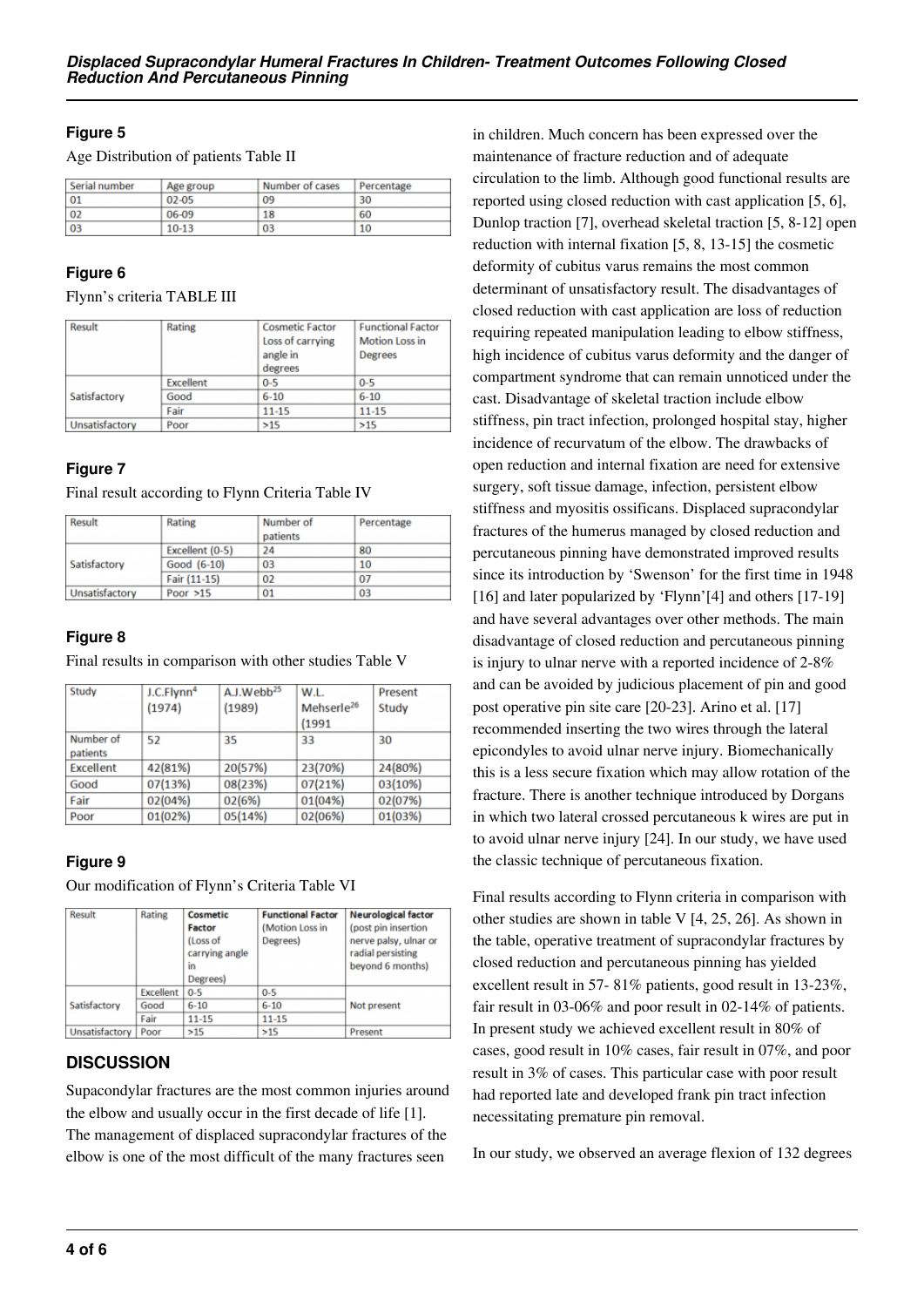(125- 145 degrees) and extension of average -8.3 degrees with a range of (-12 to 6 degrees) at the time of final assessment. This observation of ours is similar to the findings of others like Boyd et al [27] and Mehserle [26] .

We had an average loss of reduction of 1 degree in the Baumann's angle from immediate post operative to post union time. The observation of ours as regards to the clinical carrying angle and the deformities in terms of varus and valgus is also in conformity to others like Boyd [27] and Mehserle [26].

Though Flynn's criteria [4] are time tested, but authors feel that a slight modification should be done to it to make it more universally acceptable and result oriented. As described previously, Flynn's criteria include two factors, 'cosmetic factor' (loss of carrying angle) and 'Functional factor' (motion loss in degrees). Authors propose that another factor 'Neurological factor' should be added to the criteria set by Flynn and et al as shown in table VI. The description of neurological factor is that if a patient develops post pin insertion ulnar or radial nerve palsy and which persists beyond 6 months, the result should be declared unsatisfactory or poor despite satisfactory cosmetic or functional results. This is because a patient who has persistent ulnar clawing with excellent cosmetic results at elbow and an excellent range of motion after surgical intervention cannot be called to have an excellent result for obvious reason of having a clawed hand.

# **CONCLUSION**

The results obtained following percutaneous pinning of displaced supracondylar fracture show that this method is safe, effective, with good functional and cosmetic results and more convenient for the patient with a shorter hospital stay.

# **References**

1. Hanlon CR, Estes WL Fractures in children: a statistical analysis. J Bone Joint Surg Am 1954 87:312.

2. Wilkins KE Fractures and dislocations of the elbow region. Fractures in children, 3rd ed. Vol.3 Philadelphia: JB

Lippncot: 1991 509-828 3. Gartland, J. J Management ofSupracondylar Fractures

ofthe Humerus in Children. Sung., Gynec., and Obstet., 1959, 109: 145-154.

4. Flynn JC, Mathews JG, Benoit RL Blind pinning of displaced supracondylar fractures of the humerus in children. J Bone Joint Surg Am1974 56:263–273

5. Celiker O, Pestilci FI, Tuzuner M Supracondylar fractures of the humerus in children: analysis of the results in 142 patients. J Orthop Trauma1990, 4:265

6. Eid AM Reduction of displaced supracondylar fractures of the humerus in children by manipulation in flexion. Acta

Orthop Scand 1978 49:391 7. Dodge, H. S . Displaced Supracondylar Fractures of the Humerus in Children - Treatment by Dunlop's Traction. J. Bone and Joint Sung., 1972 ,54-A: 1408- 1418. 8. Pirone AM, Graham HK, Krajbich JI Management of displaced extension type Supracondylar fractures of the humerus in children. J Bone Joint Surg Am 1988 70:641–650 9. Millis MB, Singer IJ, Hall JE () Supracondylar fracture of the humerus in children: further experience with a study in orthopedic decision-making. Clin Orthop Relat Res 1984 188:90 10. Sutton WR, Greene WB, Georgopoulos G, Dameron TB Jr Displaced supracondylar humeral fractures. Clin Orthop Relat Res 1992 278:81 11. KramhoftM, Keller IL, Solgaard S Displaced supracondylar fractures of the humerus in children. Clin Orthop Relat Res 1987 221:215 12. Alburger PO, Weidner PL, Betz R Supracondylar fractures of the humerus in children. J Pediatr Orthop 1992 12:12 13. Wilkins KE The operative management of supracondylar fractures. Orthop Clin North 1990 Am 21:269 14. Danielsson L, Pettersson H Open reduction and pin fixation of severely displaced supracondylar fractures of the humerus in children. Acta Orthop Scand 1980 15:249 15. Hart GM, Wilson DW, Arden GP The operative management of the difficult supracondylar fracture of the humerus in the child. Injury Br J Accid Surg 1977, 9:30 16. Swenson, A. L . The Treatment of Supracondylar Fractures of the Humerus by Kirschner-Wire Transfixion. J. Bone and Joint Surg. 1948, 30-A: 993-997. 17. Arino VC, Lluch EE, Ramirez AM et al Percutaneous fixation of supracondylar fractures of the humerus in children. J Bone Joint Surg Am 1997 59:914 18. Wilkins KE The operative management of supracondylar fractures. Orthop Clin North 1990 Am 21:269 19. Aronson DD, Prager PI Supracondylar fractures of the humerus in children: a modified technique for closed pinning. Clin Orthop Relat Res 1987 219:174–184 20. Brown IC, Zinar DM Traumatic and iatrogenic neurological complication after supracondylar fractures of the humerus in children. J Pediatr Orthop 1995 15:440–443 21. Campbell C, Waters P, Emans J et al Neurovascular injury d displacement in type III supracondylar humerus fractures. J Pediatr Orthop 1995 25:47 22. Royce RO, Dutkowsky JP, Kasser JP et al Neurological complication after K-wire fixation of supracondylar fractures of the humerus in children. J Pediatr Orthop 1992 11:191–194

23. Skaggs DL, Hale JM, Bassett J et al Operative treatment of supracondylar fractures of the humerus in children. The consequences of pin placement. J Bone Joint Surg Am 2001 83A:735–740

24. () Results of treatment of displaced supracondylar humeral fractures in children by percutaneous lateral crosswiring technique. Strategies Trauma Limb Reconstr. 2008 Apr;3(1):1-7

25. Supracondylar fractures of the humerus in children. J Pediatr Orthop. 1989 9(3):315-25

26. Treatment of the displaced supracondylar fracture of the humerus (type III) with closed reduction and percutaneous cross-pin fixation. J Pediatr Orthop. 1991 11(6):705-11. 27. Supracondylar fractures of the humerus: a prospective study of percutaneous pinning. J Pediatr Orthop. 1992 12(6):789-94.